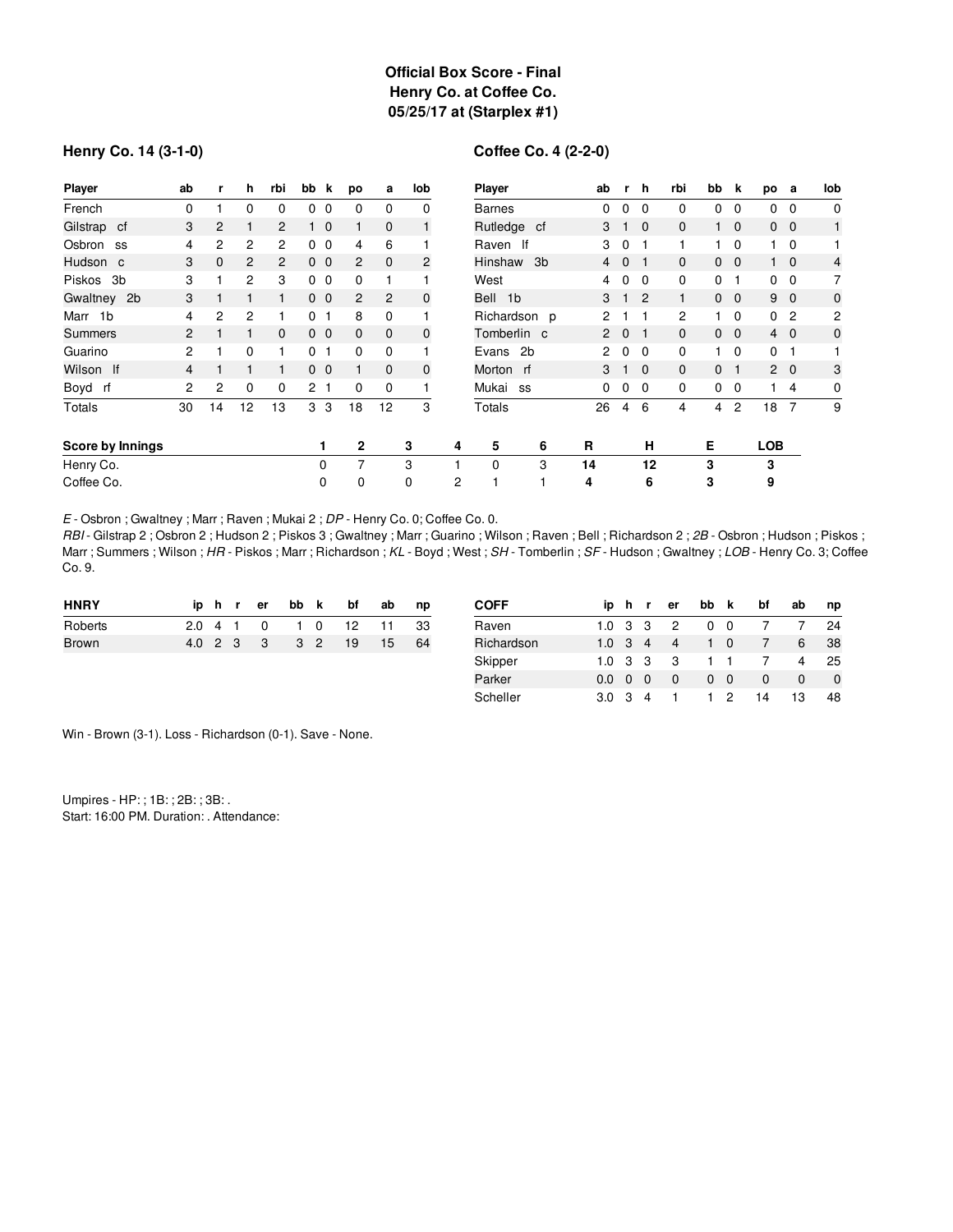## **S c o rin g In nin g s - Fin al Henry Co. at Coffee Co. 05/25/17 at (Starplex #1)**

| Score by Innings | $\overline{\mathbf{2}}$ | 3     | 4 5 | 6                       | R.        | H  | LOB |
|------------------|-------------------------|-------|-----|-------------------------|-----------|----|-----|
| Henry Co.        |                         | 3 1 0 |     | $\overline{\mathbf{3}}$ | 14        | 12 |     |
| Coffee Co.       |                         |       |     |                         | 0 2 1 1 4 |    |     |

Henry Co. starters: Coffee Co. starters: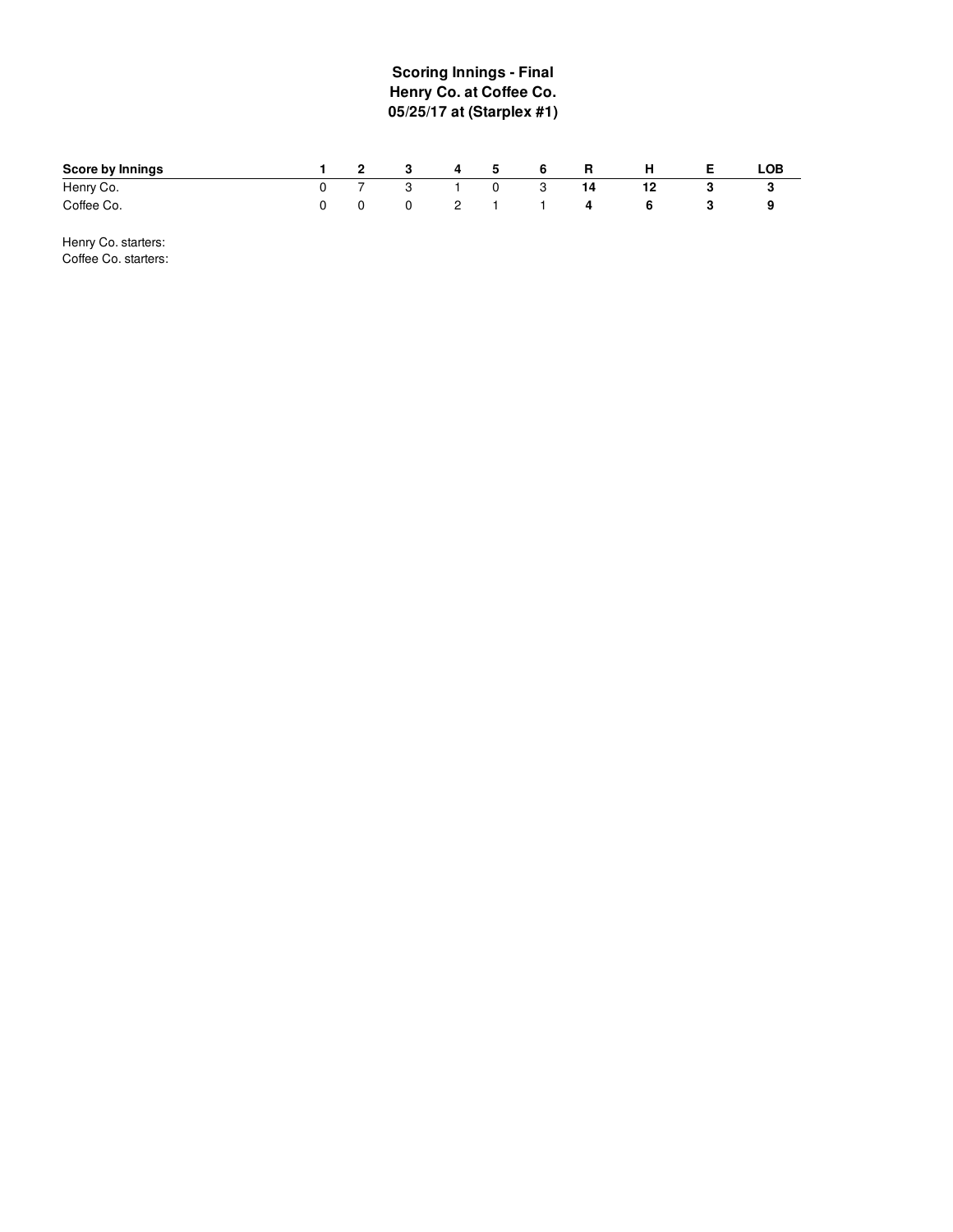### **Play By Play (Full) - Final Henry Co. at Coffee Co. 05/25/17 at (Starplex #1)**

| Score by Innings |          |             |  |         | 1 2 3 4 5 6 R H | LOB |
|------------------|----------|-------------|--|---------|-----------------|-----|
| Henry Co.        |          | 0 7 3 1 0 3 |  | 14      | 12.             |     |
| Coffee Co.       | $\Omega$ |             |  | 2 1 1 4 |                 |     |

Henry Co. starters: Coffee Co. starters:

HNRY 1st - Gilstrap, #8 walked [Richardson, #11]; Osbron, #3 reached on error by SS [A Mukai] to P, (ground ball) [H Richardson, A Mukai] E Gilstrap advanced to 2nd; Hudson, #66 flied out to LF, (fly ball) [R Raven]; Gilstrap, #8 stole 3rd; Osbron, #3 stole 2nd; R, H, E, LOB.

COFF 1st - Rutledge, #19 reached on error by 2B [H Gwaltney] to 2B, (ground ball) [H Gwaltney]; Raven, #6 reached on fielder's choice to P, (bunt) [E Brown, G Osbron] K Rutledge out at 2nd; Hinshaw, #5 grounded out to SS, (ground ball) [G Osbron, K Marr] R Raven advanced to 2nd; West, #14 struck out looking [Brown, #24]; R, H, E, LOB.

HNRY 2nd - Gwaltney, #25 singled to LF, (line drive) [R Raven]; Marr, #28 doubled to LF, (line drive) [R Raven] H Gwaltney advanced to 3rd; Guarino, #10 reached on fielder's choice to 2B, (ground ball) [A Evans, L Tomberlin] H Gwaltney scored, K Marr advanced to 3rd; Wilson, #4 doubled to LF, (fly ball) [R Raven] K Marr scored, G Guarino advanced to 3rd; Lineup: Sub K Skipper, #15 for H Richardson, #11 (Pitcher); Boyd, #53 walked [Skipper, #15]; Gilstrap, #8 singled to CF, (hard ground ball) [K Rutledge] G Guarino scored, A Wilson advanced to 3rd, O Boyd **advanced to 2nd;** Wilson, #4 advanced to home on throw; Osbron, #3 singled to CF, (line drive) [K Rutledge] O Boyd advanced to 3rd, E Gilstrap advanced to 2nd; Hudson, #66 hit sacrifice fly [A Morton] O Boyd scored, E Gilstrap advanced to 3rd, G Osbron advanced to 2nd; Piskos, #23 doubled to RF, (fly ball) [A Morton] E Gilstrap scored, G Osbron advanced to 3rd; Gwaltney, #25 hit sacrifice fly [A Morton] G Osbron scored, **S Piskos advanced to 3rd;** Marr, #28 struck out swinging [Skipper, #15]; R, H, E, LOB.

COFF 2nd - Bell, #23 flied out to SS, (fly ball) [G Osbron]; Lineup: Sub H Richardson, #11 for K Skipper, #15 (Pitcher); Richardson, #11 walked [Brown, #24]; Tomberlin, #20 sacrificed [E Brown, K Marr] H Richardson advanced to 2nd; Evans, #30 walked [Brown, #24]; Morton, #2 struck out swinging [Brown, #24]; R, H, E, LOB.

HNRY 3rd - Lineup: H Richardson, #11 to Extra Hitter; Lineup: K Scheller, #25 in at Pitcher; Lineup: H Hinshaw, #5 to Extra Hitter; Lineup: H Richardson, #11 in at Third Base; Guarino, #10 struck out swinging [Scheller, #25]; Wilson, #4 grounded out to SS, (ground ball) [A Mukai, V Bell]; Boyd, #53 walked [Scheller, #25]; Gilstrap, #8 reached on error by LF [R Raven] to LF, (line drive) [R Raven] O Boyd advanced to 2nd; **Osbron, #3** doubled to RF, (fly ball) [A Morton] O Boyd scored, E Gilstrap advanced to 3rd; Gilstrap, #8 advanced to home on throw; Hudson, #66 doubled **to LF, (line drive) [R Raven] G Osbron scored;** Piskos, #23 flied out to SS, (fly ball) [A Mukai]; R, H, E, LOB.

COFF 3rd - Rutledge, #19 grounded out to 2B, (ground ball) [H Gwaltney, K Marr]; Lineup: H Hinshaw, #5 remains in the game.; Raven, #6 reached on error by 1B [K Marr] to SS, (ground ball) [G Osbron, K Marr]; Hinshaw, #5 flied out to SS, (popup) [G Osbron]; West, #14 grounded out to 3B, (ground ball) [S Piskos, K Marr]; R, H, E, LOB.

HNRY 4th - Gwaltney, #25 grounded out to SS, (ground ball) [A Mukai, V Bell]; **Marr, #28 homered to LF, (fly ball) [];** Lineup: Sub L Summers, #1 for G Guarino, #10 (Extra Hitter); Summers, #1 grounded out to 1B, (ground ball) [V Bell]; Wilson, #4 flied out to 1B, (fly ball) [V Bell]; R, H, E, LOB.

COFF 4th - Bell, #23 singled to RF, (fly ball) [O Boyd]; **Richardson, #11 homered to CF, (fly ball) [] V Bell scored;** Tomberlin, #20 grounded out to SS, (ground ball) [G Osbron, K Marr]; Evans, #30 grounded out to SS, (ground ball) [G Osbron, K Marr]; Morton, #2 grounded out to 2B, (ground ball) [H Gwaltney, K Marr]; R, H, E, LOB.

HNRY 5th - Boyd, #53 struck out looking [Scheller, #25]; Gilstrap, #8 grounded out to 2B, (ground ball) [A Evans, V Bell]; Osbron, #3 grounded out to SS, (ground ball) [A Mukai, V Bell]; R, H, E, LOB.

COFF 5th - Rutledge, #19 walked [Brown, #24]; Lineup: E Brown, #24 to Extra Hitter; Lineup: P Roberts, #15 in at Pitcher; Raven, #6 walked [Roberts, #15] K Rutledge advanced to 2nd; Hinshaw, #5 reached on fielder's choice to SS, (ground ball) [G Osbron] K Rutledge advanced to 3rd, R Raven out at 2nd; West, #14 flied out to LF, (fly ball) [A Wilson]; Bell, #23 singled to LF, (fly ball) [A Wilson] K Rutledge scored, H Hinshaw advanced to **2nd;** Richardson, #11 grounded out to P, (ground ball) [P Roberts, K Marr]; R, H, E, LOB.